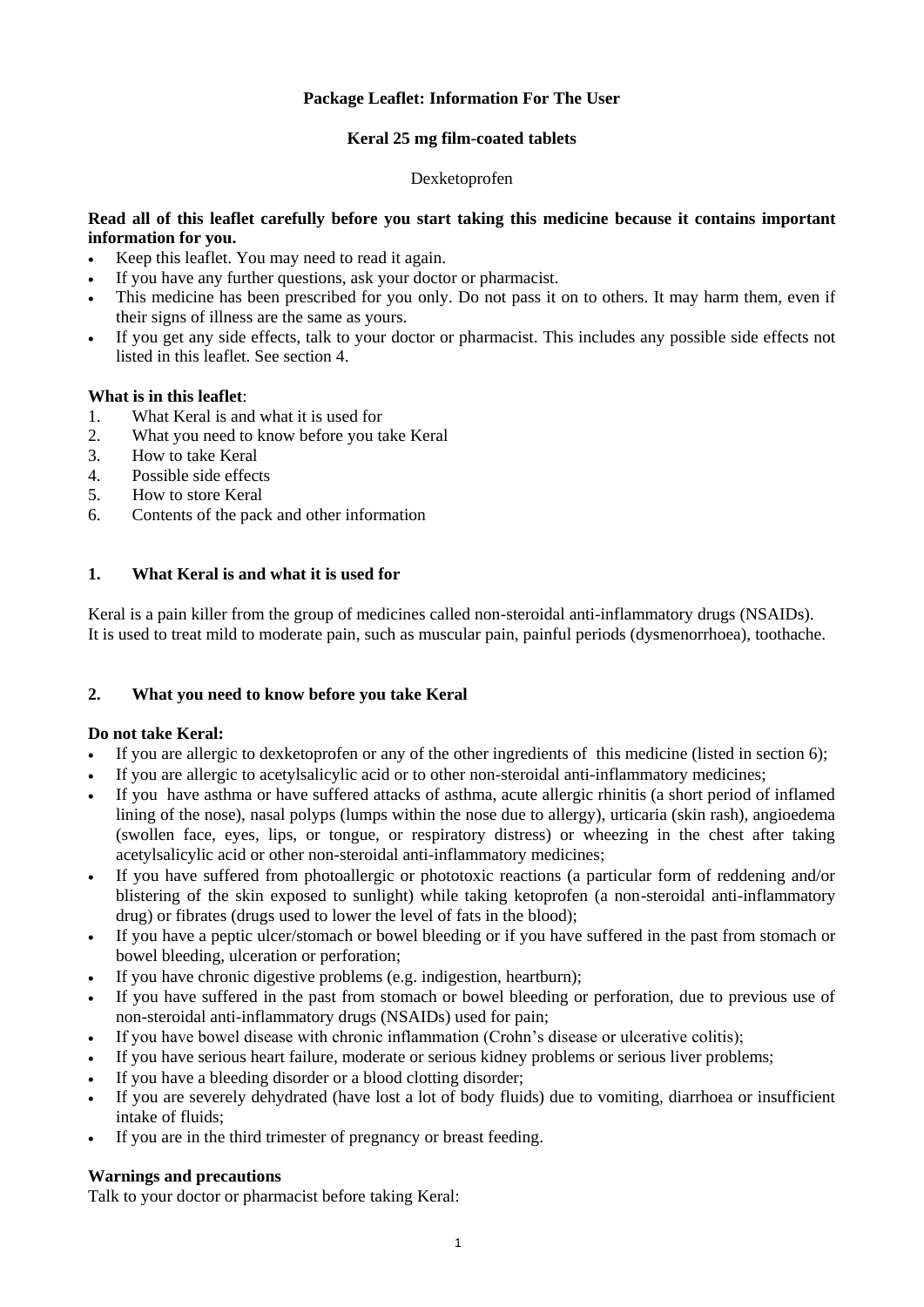- If you suffer from allergy, or if you have had allergy problems in the past;
- If you have kidney, liver or heart problems (hypertension and/or heart failure) as well as fluid retention, or have suffered from any of these problems in the past;
- If you are taking diuretics or you suffer from very poor hydration and reduced blood volume due to an excessive loss of fluids (e.g. from excessive urination, diarrhoea or vomiting);
- If you have heart problems, previous stroke or think that you might be at risk of these conditions (for example if you have high blood pressure, diabetes or high cholesterol or are a smoker) you should discuss your treatment with your doctor or pharmacist; medicines such as Keral may be associated with a small increased risk of heart attack ("myocardial infarction") or stroke. Any risk is more likely with high doses and prolonged treatment. Do not exceed the recommended dose or duration of treatment.
- If you are elderly: you may be more likely to suffer from side effects (see section 4). If any of these occur, consult your doctor immediately;
- If you are a woman with fertility problems (Keral may impair your fertility, therefore you should not take it if you are planning to become pregnant or you are doing fertility tests);
- If you suffer from a disorder in the formation of blood and blood cells;
- If you have systemic lupus erythematosus or mixed connective tissue disease (immune system disorders that affect connective tissue);
- If you have suffered in the past from a chronic inflammatory disease of the bowel (ulcerative colitis, Crohn's disease);
- If you have or have suffered in the past from other stomach or bowel problems;
- If you have an infection please see heading "Infections" below;
- If you are taking other medicines that increase the risk of peptic ulcer or bleeding, e.g. oral steroids, some antidepressants (those of the SSRI type, i.e. Selective Serotonin Reuptake Inhibitors), agents that prevent blood clots such as aspirin or anticoagulants such as warfarin. In such cases, consult your doctor before taking Keral: he/she may want you to take an additional medicine to protect your stomach (e.g. misoprostol or medicines that block the production of stomach acid).
- If you suffer from asthma combined with chronic rhinitis, chronic sinusitis, and/or nasal polyposis as you have a higher risk of allergy to acetylsalicylic acid and/or NSAIDs than the rest of the population. Administration of this medicine can cause asthma attacks or bronchospasm, particularly in patients allergic to acetylsalicylic acid or NSAIDs.

### **Infections**

Keral may hide signs of infections such as fever and pain. It is therefore possible that Keral may delay appropriate treatment of infection, which may lead to an increased risk of complications. This has been observed in pneumonia caused by bacteria and bacterial skin infections related to chickenpox. If you take this medicine while you have an infection and your symptoms of the infection persist or worsen, consult a doctor without delay.

During chicken pox it is advisable to avoid use of this medicine.

### **Children and adolescents**

Keral has not been studied in children and adolescent. Therefore, safety and efficacy have not been established and the product should not be used in children and adolescents.

### **Other medicines and Keral**

Tell your doctor or pharmacist if you are taking, have recently taken or might take any other medicines, including medicines obtained without a prescription. There are some medicines that should not be taken together and others that may need their doses to be altered when taken together.

Always inform your doctor, dentist or pharmacist if you are using or receiving any of the following medicines in addition to Keral:

Inadvisable combinations:

- Acetylsalicylic acid, corticosteroids or other anti-inflammatory drugs
- Warfarin, heparin or other medicines used to prevent blood clots
- Lithium, used to treat certain mood disorders
- Methotrexate (anti-cancer medicine or immunosuppressant), used at high doses of 15 mg/week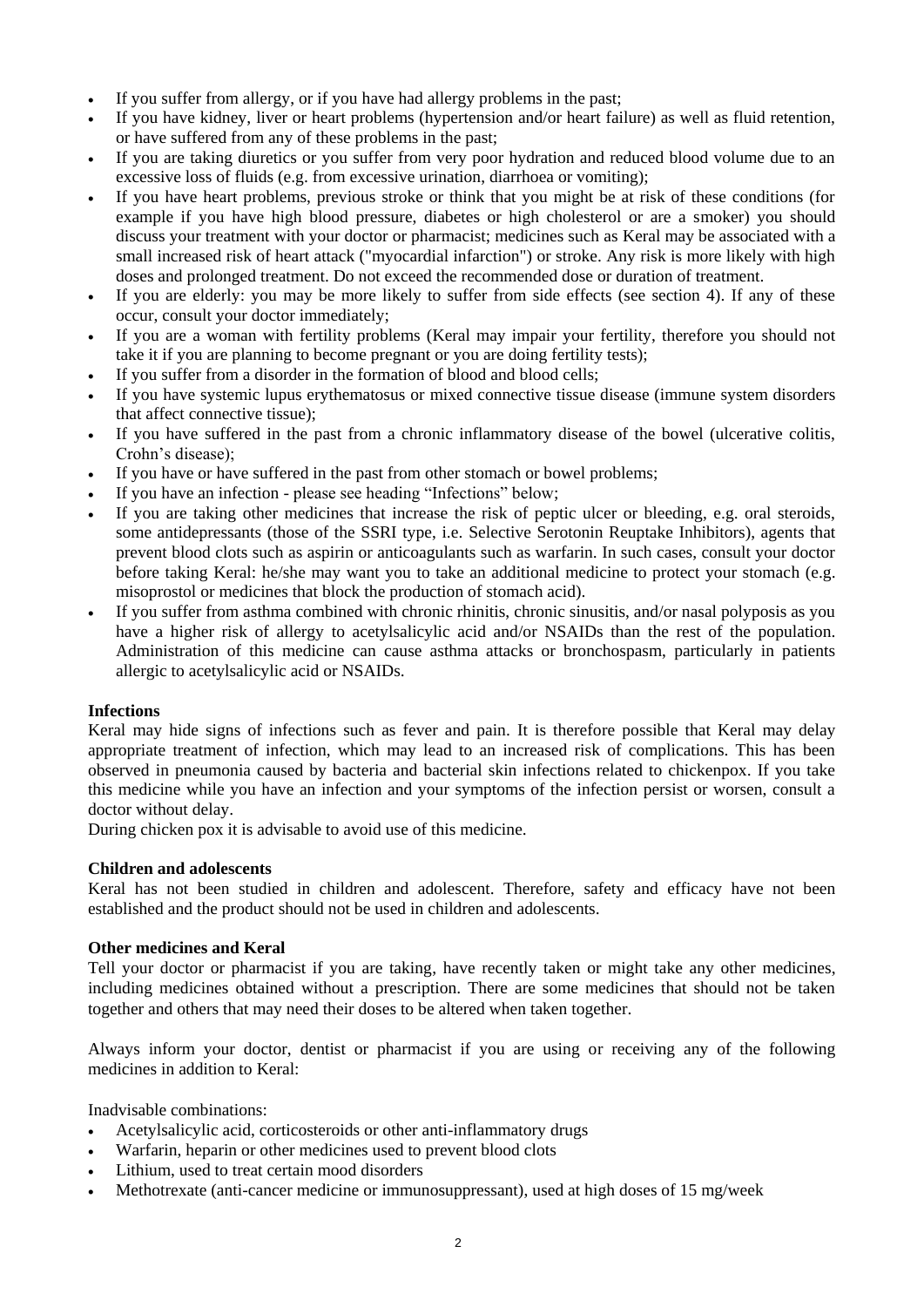Hydantoins and phenytoin, used for epilepsy

Sulphametoxazole, used for bacterial infections Combinations requiring precautions:

- ACE inhibitors, diuretics and angiotensin II antagonists, used for high blood pressure and heart problems
- Pentoxifylline and oxpentifylline, used to treat chronic venous ulcers
- Zidovudine, used to treat viral infections
- Aminoglycosides antibiotics, used to treat bacterial infections
- Sulfonylureas (e.g. chlorpropamide and glibenclamide), used for diabetes
- Methotrexate, used at low doses, less than 15 mg/week

Associations to be considered carefully:

- Quinolone antibiotics (e.g. ciprofloxacin, levofloxacin) used for bacterial infections
- Cyclosporin or tacrolimus, used to treat immune system diseases and in organ transplant
- Streptokinase and other thrombolytic or fibrinolytic medicines, i.e. medicines used to break-up blood clots
- Probenecid, used in gout
- Digoxin, used to treat chronic heart failure
- Mifepristone, used as an abortifacient (to terminate a pregnancy)
- Antidepressants of the selective serotonin reuptake inhibitors type (SSRIs)
- Anti-platelet agents used to reduce platelet aggregation and the formation of blood clots
- Beta-blockers, used for high blood pressure and heart problems
- Tenofovir, deferasirox, pemetrexed

If you have any doubt about taking other medicines with Keral, consult your doctor or pharmacist.

### **Keral with food and drink**

Take the tablets with an adequate amount of water. Take your tablets with food, as it helps to decrease the risk of stomach or bowel side effects. However, if you have acute pain, take the tablets on an empty stomach, i.e. at least 30 minutes before meals, as this helps the medicine start working a little faster.

### **Pregnancy, breast-feeding and fertility**

Do not use Keral during the final three months of the pregnancy or when breast feeding.

If you are pregnant, think you may be pregnant or are planning to have a baby, ask your doctor or pharmacist for advice before taking this medicine, as Keral may not be right for you.

Use of Keral should be avoided by women who are planning a pregnancy or are pregnant. Treatment at any time in pregnancy should only take place as directed by a doctor.

The use of Keral is not recommended while attempting to conceive or during investigation of infertility.

With regard to potential effects on female fertility, see also section 2, "Warnings and precautions".

### **Driving and using machines**

Keral may slightly affect your ability to drive and handle machines, due to the possibility of dizziness or drowsiness as side effects of treatment. If you notice such effects, do not drive or use machines until the symptoms wear off. Ask your doctor for advice.

### **Keral contains sodium**

This medicine contains less than 1 mmol sodium (23 mg) per tablet, that is to say essentially 'sodium-free'.

### **3. How to take Keral**

Always take this medicine exactly as your doctor or pharmacist has told you. Check with your doctor or pharmacist if you are not sure.

The dose of Keral that you need depends on the type, severity and duration of your pain. Your doctor will tell you how many tablets you must take daily, and for how long.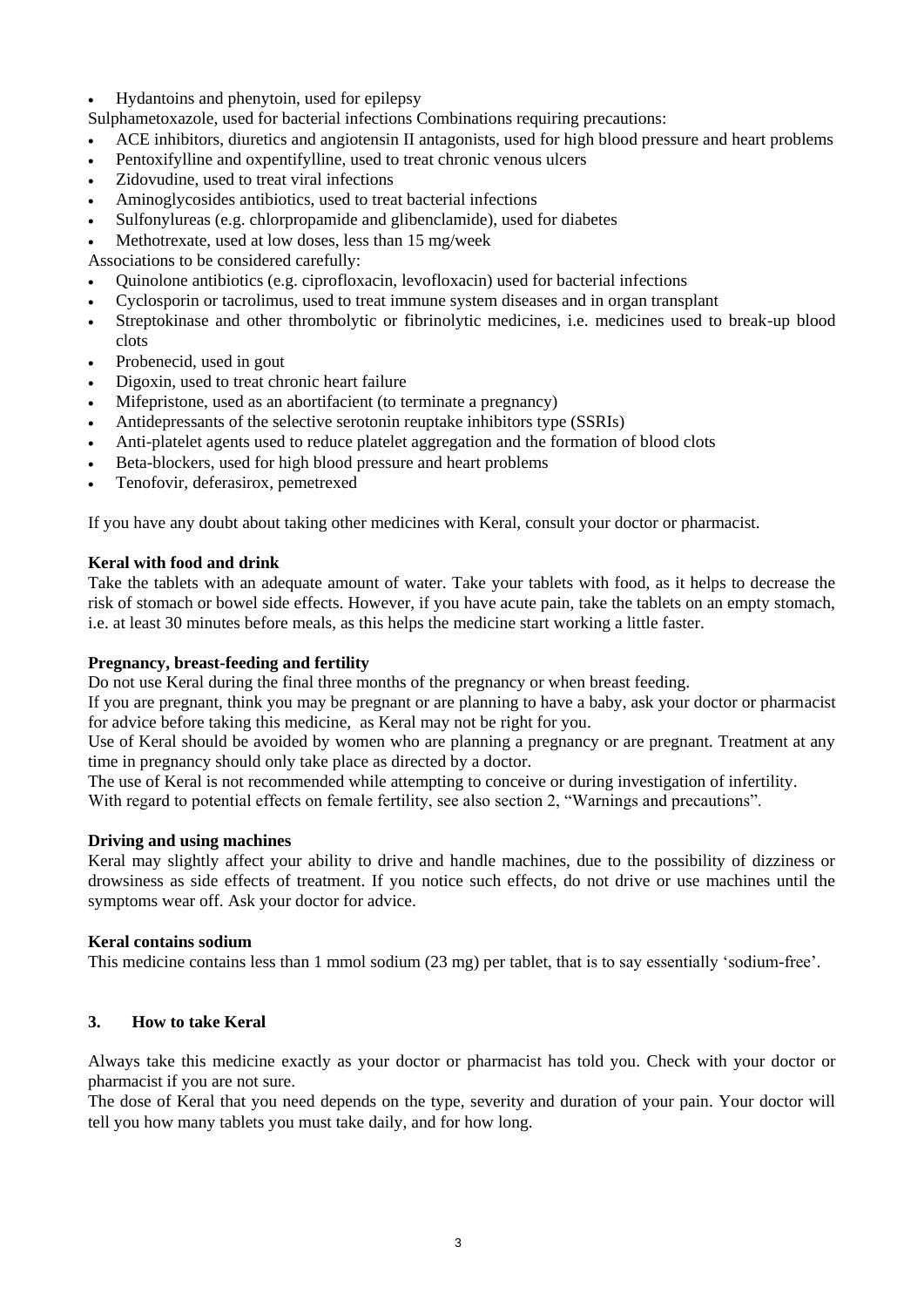The lowest effective dose should be used for the shortest duration necessary to relieve symptoms. If you have an infection, consult a doctor without delay if symptoms (such as fever and pain) persist or worsen (see section 2).

The recommended dose is generally 1 tablet (25 mg) every 8 hours, with no more than 3 tablets daily (75 mg).

If you are elderly, or if you suffer from kidney or liver problems, you should start treatment with a total daily dose of no more than 2 tablets (50 mg).

In elderly patients this initial dose can later be increased to that generally recommended (75 mg) if Keral has been well tolerated.

If your pain is intense and you need quicker relief, take the tablets on an empty stomach (at least 30 minutes before food) because they will be more easily absorbed (see section 2 "Keral with food and drink").

### **Use in children and adolescents**

This medicine should not be used in children and adolescents (under age 18).

## **If you use more Keral than you should**

If you use too much of this medicine, tell your doctor or pharmacist immediately or go to the emergency department of your nearest hospital. Please remember to take this medicine pack or this leaflet with you.

### **If you forget to use Keral**

Do not take a double dose to make up for a forgotten tablet. Take the next regular dose when it is due (according to section 3 "How to take Keral").

If you have any further questions on the use of this medicine, ask your doctor or pharmacist.

# **4. Possible side effects**

Like all medicines, this medicine can cause side effects, although not everybody gets them. Possible side effects are listed below according to how likely they are to occur.

### **Common side effects: may affect up to 1 in 10 people**

Nausea and/or vomiting, mainly upper quadrants abdominal pain, diarrhoea, digestive problems (dyspepsia).

### **Uncommon side effects: may affect up to 1 in 100 people**

Spinning sensation (vertigo), dizziness, sleepiness, disturbed sleep, nervousness, headache, palpitations, flushing, inflammation of the stomach lining (gastritis), constipation, dry mouth, flatulence, skin rash, tiredness, pain, feeling feverish and shivering, generally feeling unwell (malaise).

### **Rare side effects: may affect up to 1 in 1,000 people**

Peptic ulcer, peptic ulcer perforation or bleeding (which may be seen as vomiting blood or black stools), fainting, high blood pressure, too-slow breathing, water retention and peripheral swelling (e.g. swollen ankles), laryngeal oedema, loss of appetite (anorexia), abnormal sensation, itchy rash, acne, increased sweating, back pain, passing water frequently, menstrual disorders, prostate problems, abnormal liver function tests (blood tests), liver cell injury (hepatitis), acute renal failure.

### **Very rare: may affect up to 1 in 10,000 people**

Anaphylactic reaction (hypersensitive reaction which may also lead to collapse), open sores on skin, mouth, eyes and genital areas (Stevens Johnson and Lyell's syndromes), face swelling or swelling of the lips and throat (angioedema), breathlessness due to narrowing of the airways (bronchospasm), shortness of breath, fast heartbeat, low blood pressure, inflammation of the pancreas, blurred vision, ringing in the ears (tinnitus), sensitive skin, sensitivity to light, itching, kidney problems. Reduced white blood cell count (neutropenia), fewer platelets in the blood (thrombocytopenia).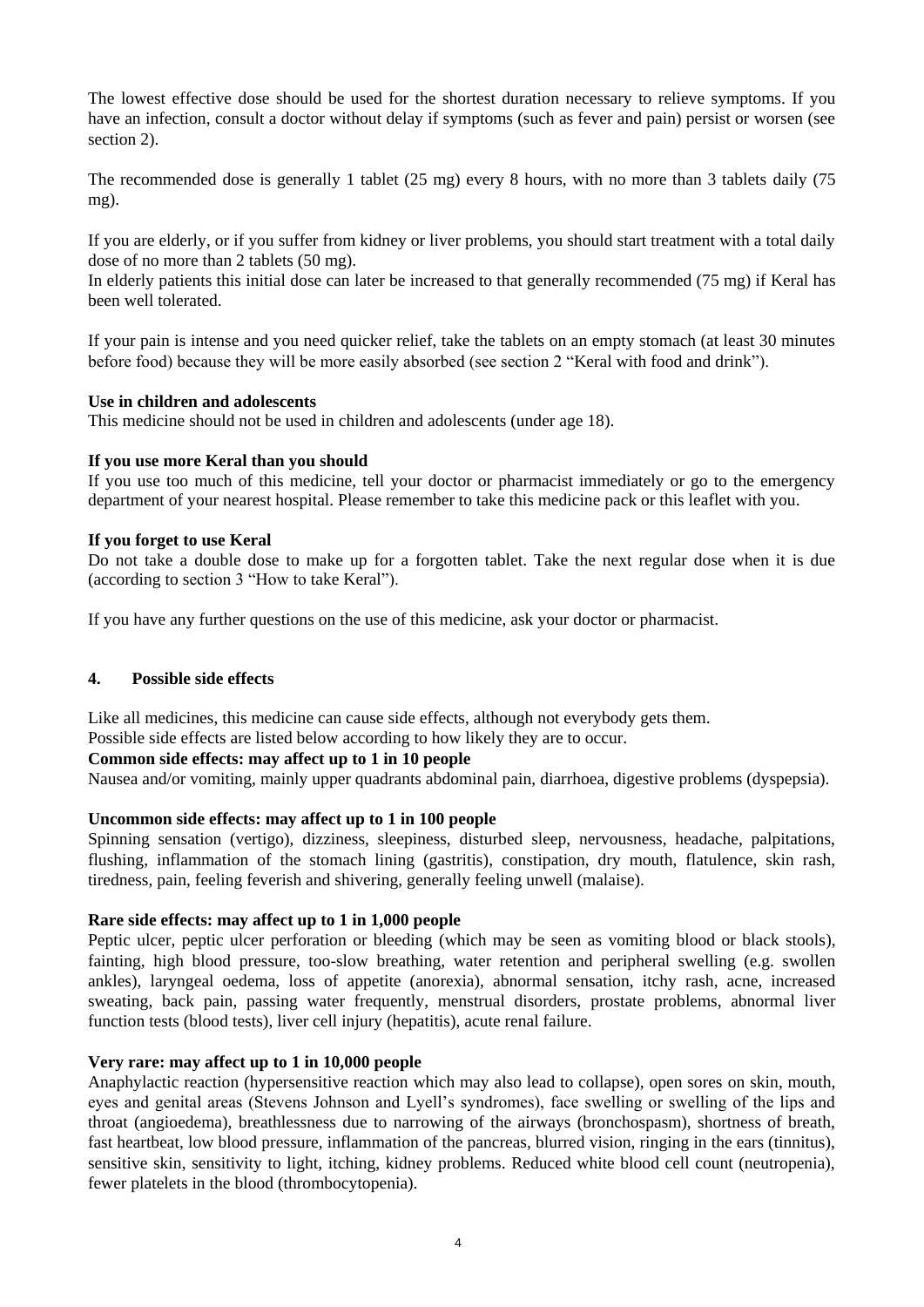Tell your doctor immediately if you notice any stomach/bowel side effects at the start of treatment (e.g. stomach pain, heartburn or bleeding), if you have previously suffered from any such side effects due to longterm use of anti-inflammatory drugs, and especially if you are elderly.

Stop using Keral as soon as you notice the appearance of a skin rash, or any lesion inside the mouth or on the genitals, or any sign of an allergy.

During treatment with non-steroidal anti-inflammatory drugs, fluid retention and swelling (especially in the ankles and legs), increased blood pressure and heart failure have been reported.

Medicines such as Keral may be associated with a small increased risk of heart attack ("myocardial infarction") or cerebrovascular accident (stroke).

In patients with immune system disorders that affect connective tissue (systemic lupus erythematosus or mixed connective tissue disease), anti-inflammatory medicines may rarely cause fever, headache and neck stiffness.

The most commonly-observed adverse events are gastrointestinal in nature. Peptic ulcers, perforation or gastrointestinal bleeding, sometimes fatal, particularly in the elderly, may occur. Nausea, vomiting, diarrhoea, flatulence, constipation, dyspepsia, abdominal pain, melaena, haematemesis, ulcerative stomatitis, worsening of colitis and Crohn's disease have been reported following administration. Less frequently, inflammation of the stomach lining (gastritis) has been observed.

As with other NSAIDs haematological reactions (purpura, aplastic and haemolytic anaemia, and rarely agranulocytosis and medullar hypoplasia) may appear.

### **Reporting of side effects**

If you get any side effects, talk to your doctor or pharmacist. This includes any possible side effects not listed in this leaflet. You can also report side effects directly via HPRA Pharmacovigilance, website: www.hpra.ie. By reporting side effects you can help provide more information on the safety of this medicine.

### **5. How to store Keral**

Keep this medicine out of the sight and reach of children.

Do not use this medicine after the expiry date which is stated on the carton and on the blister. The expiry date refers to the last day of that month.

This medicine does not require any special storage conditions.

Do not throw away any medicines via wastewater or household waste. Ask your pharmacist how to throw away medicines you no longer use. These measures will help protect the environment.

### **6. Contents of the pack and other information**

### **What Keral contains**

The active substance is dexketoprofen (as dexketoprofen trometamol). Each film-coated tablet contains 25 mg of dexketoprofen.

The other ingredients are:

Tablet core: maize starch, microcrystalline cellulose, sodium starch glycollate, glycerol distearate. Film-coating: dry laquer (composed of hypromellose, titanium dioxide, macrogol 6000), propylene glycol.

### **What Keral looks like and contents of the pack**

White, round, scored film-coated tablet with convex sides.